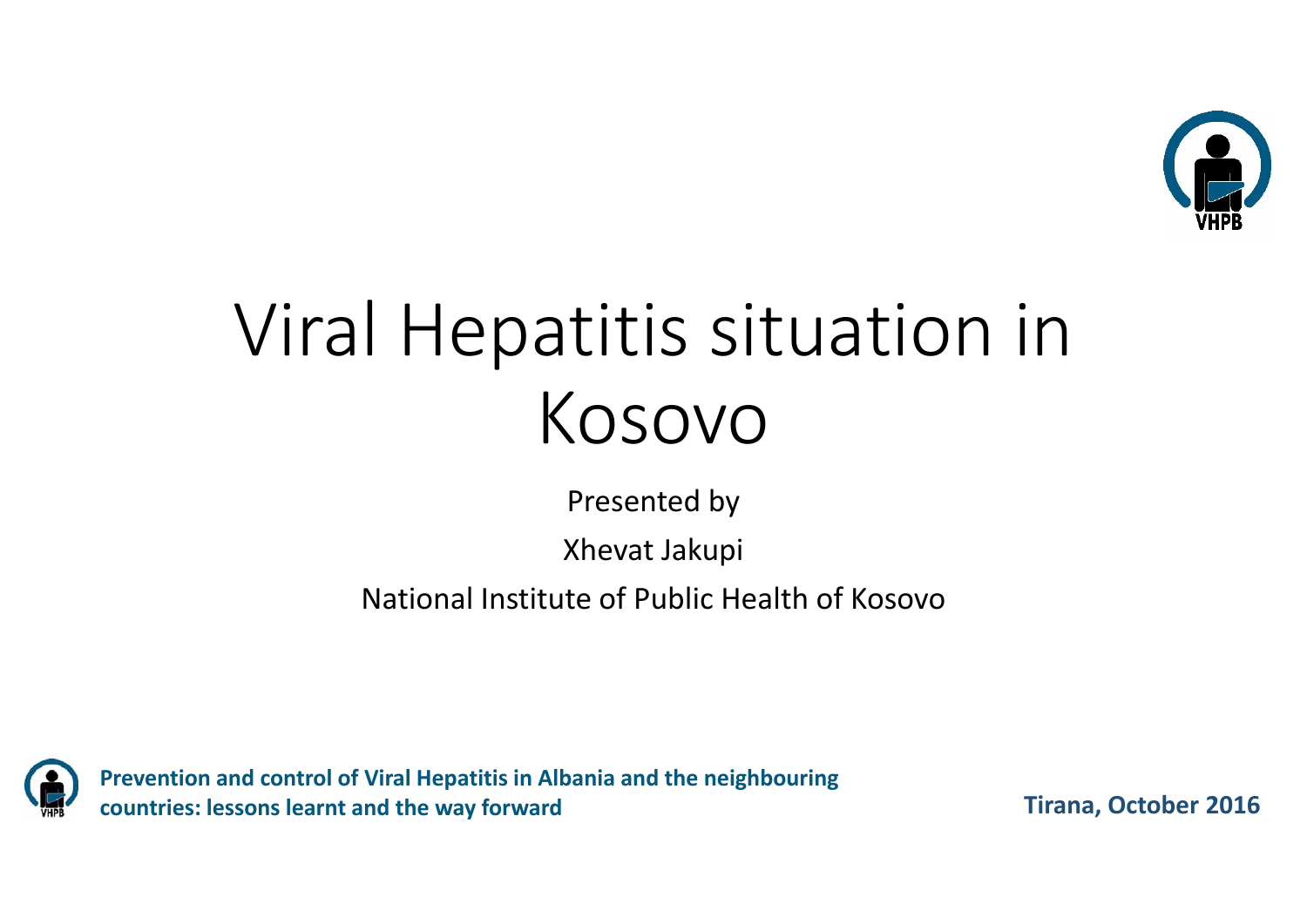

## Hepatitis Prevalence/incidence in Kosovo

|                                                     | <b>Hep A</b>               | Hep B (HBsAg)                              | <b>Hep D</b> | <b>Hep C</b>                         | HepE                     |
|-----------------------------------------------------|----------------------------|--------------------------------------------|--------------|--------------------------------------|--------------------------|
| General<br>population                               | $81\% (1)$<br>$88.6\% (2)$ | $2.9\%(1)$<br>$2.4\%$ (2)                  | $0\%$ (1)    | $0.7\%(1)$<br>$0.5\%$ (2)            | $2.5\%(1)$               |
| <b>Blood donors</b>                                 | $\overline{\phantom{a}}$   | $4.2\%$ (3)                                |              | $0.3\%$ (3)                          |                          |
| Pregnant<br>women                                   | $\overline{\phantom{a}}$   | $\overline{\phantom{0}}$                   |              | $\overline{\phantom{a}}$             | $\overline{\phantom{a}}$ |
| Risk groups<br>IDU<br><b>MSM</b><br><b>Migrants</b> |                            | $4.1\% - 6.0\% (4)$<br>$2.2\% - 5.6\% (4)$ |              | $26.7\% - 37.4\%$ (4)<br>$0.1\%$ (4) |                          |
| <b>Healthcare</b><br>workers                        |                            |                                            |              |                                      |                          |
| Dialysis patients                                   |                            | $5\%$ (5)                                  |              | $53\%$ (5)                           |                          |



**Prevention and control of Viral Hepatitis in Albania and the neighbouring countries: lessons learnt and the way forward**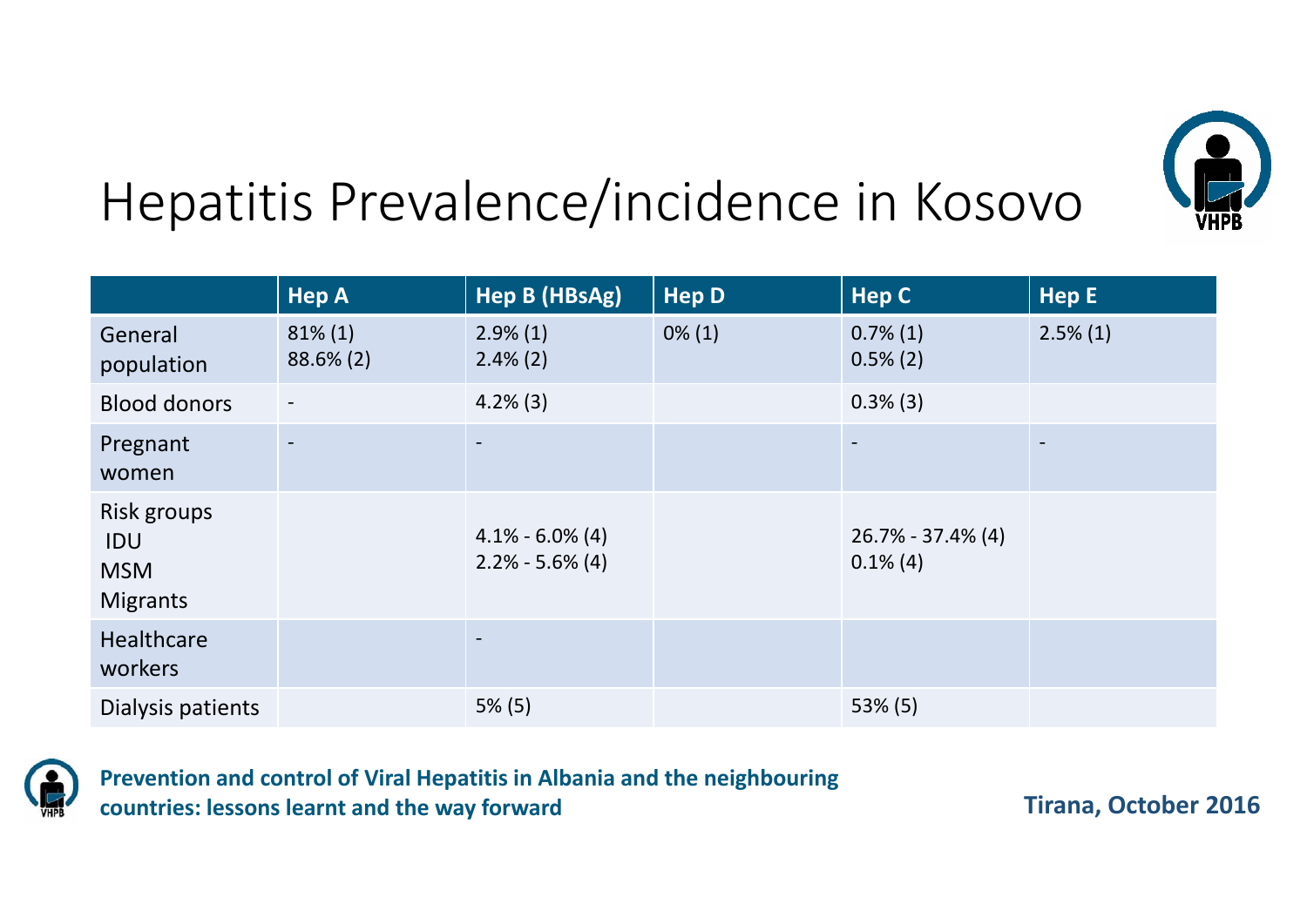## Kosovo: Hepatitis burden of disease

- Hepatitis A virus transmission pattern related with low sanitary conditions;
- HBV and HCV transmission probably linked with contaminated blood through different procedures (including medical intervention);
- Data availability on viral hepatitis is limited at this moment in different groups of population and in quality;



**Prevention and control of Viral Hepatitis in Albania and the neighbouring countries: lessons learnt and the way forward**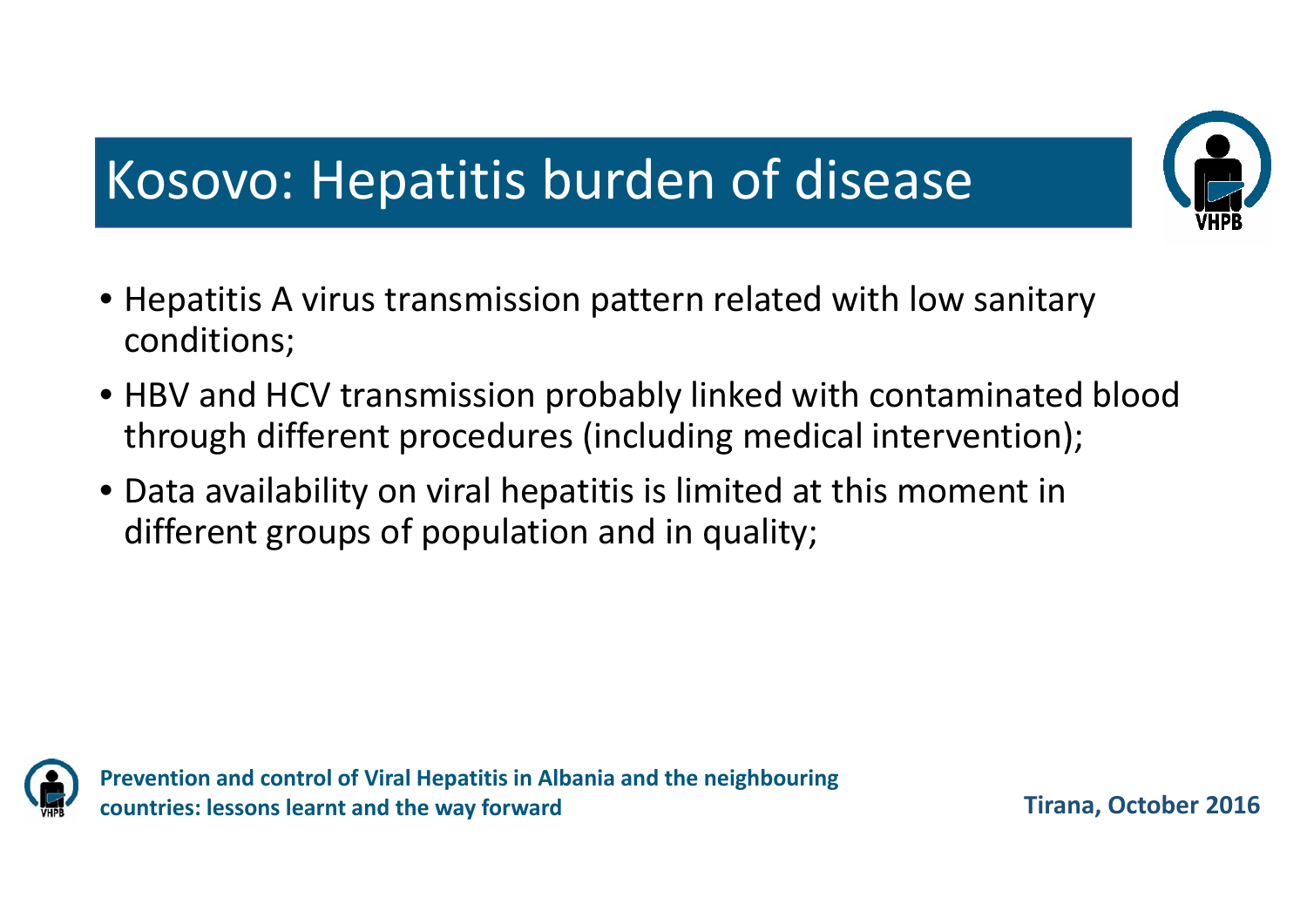

# Screening recommended in following groups: (2)

|                             | <b>Hep B</b><br>(Yes/NO) (if yes, who is screened) | <b>Hep C</b><br>(Yes/NO) (if yes, who is screened) |
|-----------------------------|----------------------------------------------------|----------------------------------------------------|
| <b>General population</b>   | <b>No</b>                                          | <b>No</b>                                          |
| <b>Blood donors</b>         | Yes                                                | Yes                                                |
| Pregnant women              | <b>No</b>                                          | <b>No</b>                                          |
| Risk groups:                |                                                    |                                                    |
| Injecting drug users   Yes  |                                                    | Yes                                                |
| STI clinic patients No      |                                                    | <b>No</b>                                          |
| Haemodialysis patients Yes  |                                                    | Yes                                                |
| Health care workers No      |                                                    | <b>No</b>                                          |
| Men having sex with men Yes |                                                    | <b>Yes</b>                                         |
| Prison population No        |                                                    | <b>No</b>                                          |
| Migrants No                 |                                                    | <b>No</b>                                          |
| others                      |                                                    |                                                    |



**Prevention and control of Viral Hepatitis in Albania and the neighbouring countries: lessons learnt and the way forward**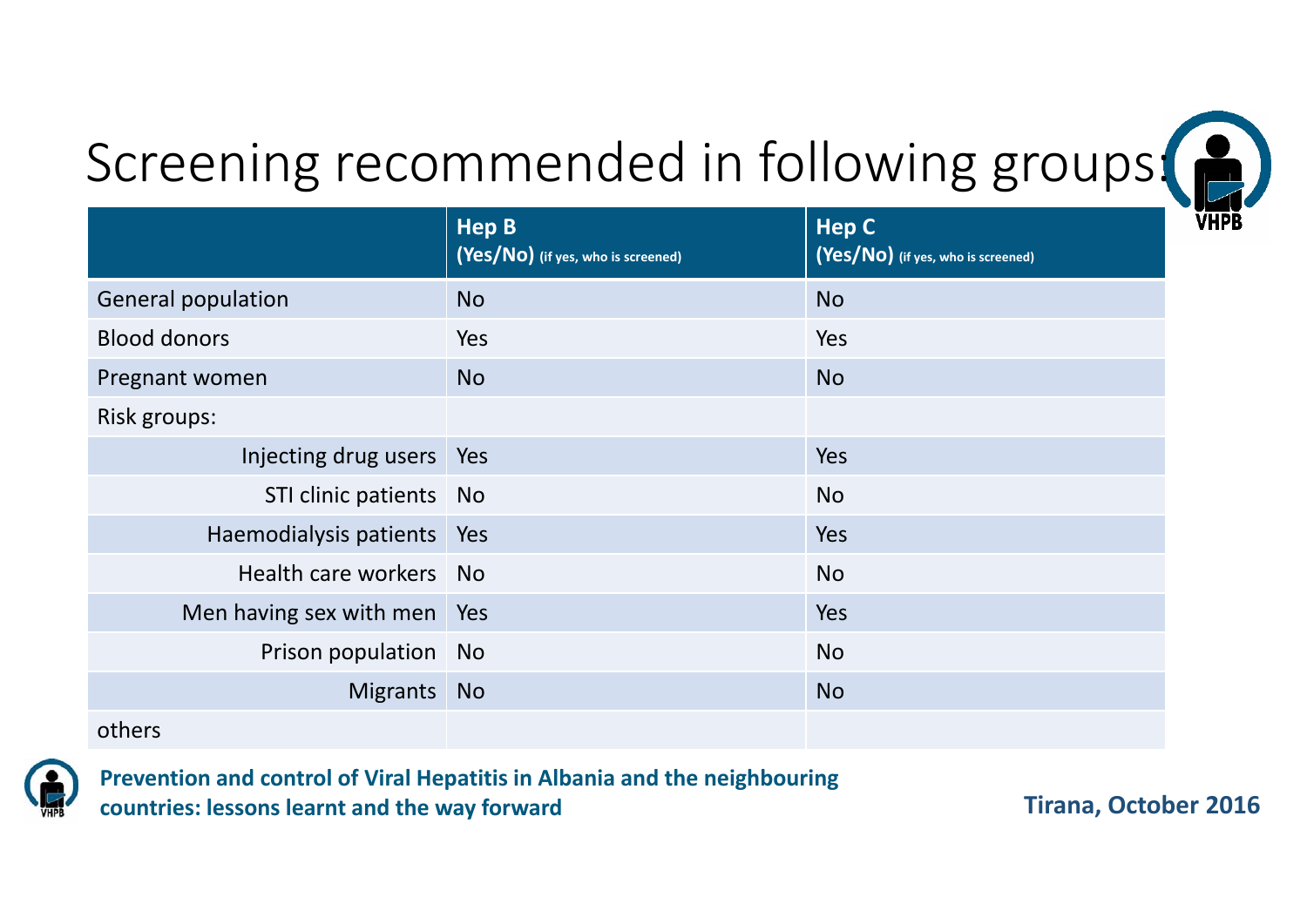

## Prevention and vaccination programs

| <b>Hepatitis A</b> | Yes/no    | Target (who is vaccinate + age (if relevant)) | Since/period |
|--------------------|-----------|-----------------------------------------------|--------------|
| Universal          | <b>No</b> |                                               |              |
| Risk groups        | <b>No</b> |                                               |              |
| <b>Hepatitis B</b> |           |                                               |              |
| Universal          | Yes       | All newborns                                  | 2003         |
| Catch-up           | <b>No</b> |                                               |              |
| Risk groups        | <b>No</b> |                                               |              |

| Other programs:<br>. . |  |
|------------------------|--|



**Prevention and control of Viral Hepatitis in Albania and the neighbouring countries: lessons learnt and the way forward**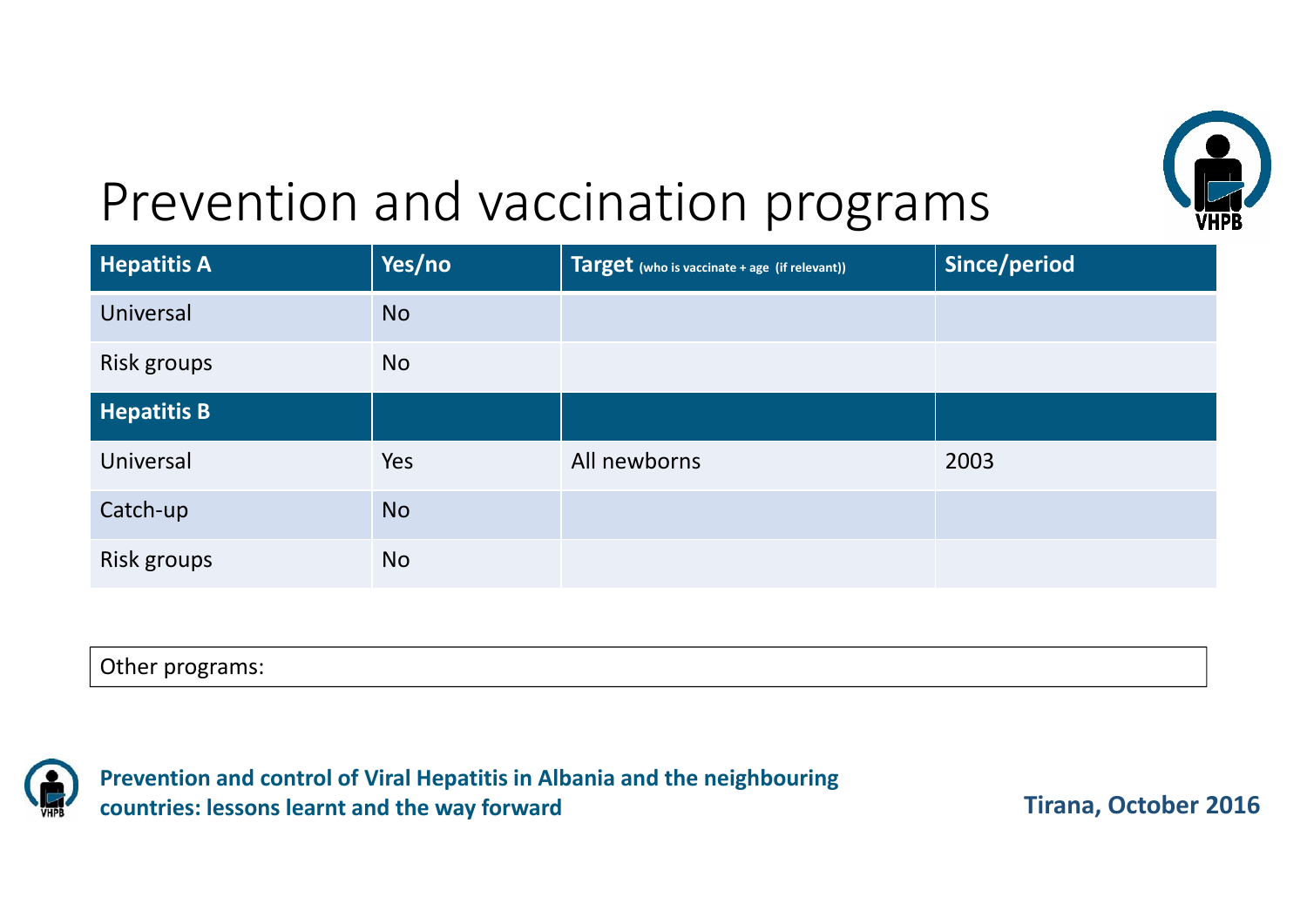

## Treatment Hepatitis B/C

|                                                                     | <b>Hepatitis B</b>                                                            | <b>Hepatitis C</b>                                                                            |
|---------------------------------------------------------------------|-------------------------------------------------------------------------------|-----------------------------------------------------------------------------------------------|
| Are there national treatment guidelines for<br>clinicians available | No                                                                            | <b>No</b>                                                                                     |
| How many patients need treatment                                    | 200                                                                           | 50                                                                                            |
| How many patients are currently treated                             | 35<br>100                                                                     | 15                                                                                            |
| Which medication is available on the<br>market                      | Pegylated interferon (MoH)<br>Tenofovir (MoH)<br>Lamivudin (bought privately) | Peginterferon alfa2a (MoH)<br><b>Ribavirin</b><br>Harvoni (only 3 cases; bought<br>privately) |
|                                                                     |                                                                               |                                                                                               |



**Prevention and control of Viral Hepatitis in Albania and the neighbouring countries: lessons learnt and the way forward**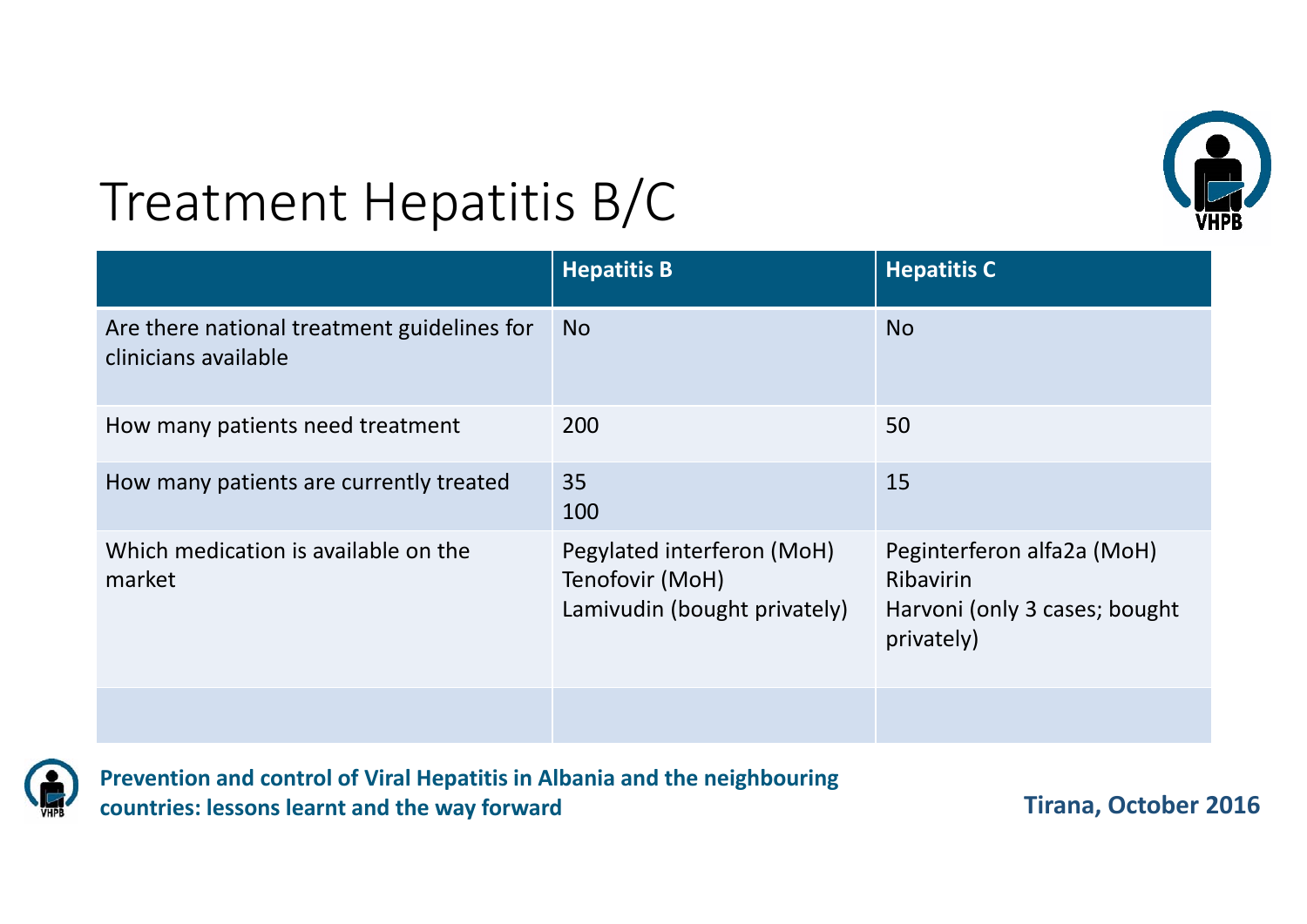

## Kosovo: National hepatitis plan

- There is no Kosovo hepatitis plan in place
- Few attempts have been made in establishing <sup>a</sup> working group with the aim to develop an Hepatitis C action plan but did not resulted in concrete action;



**Prevention and control of Viral Hepatitis in Albania and the neighbouring countries: lessons learnt and the way forward**